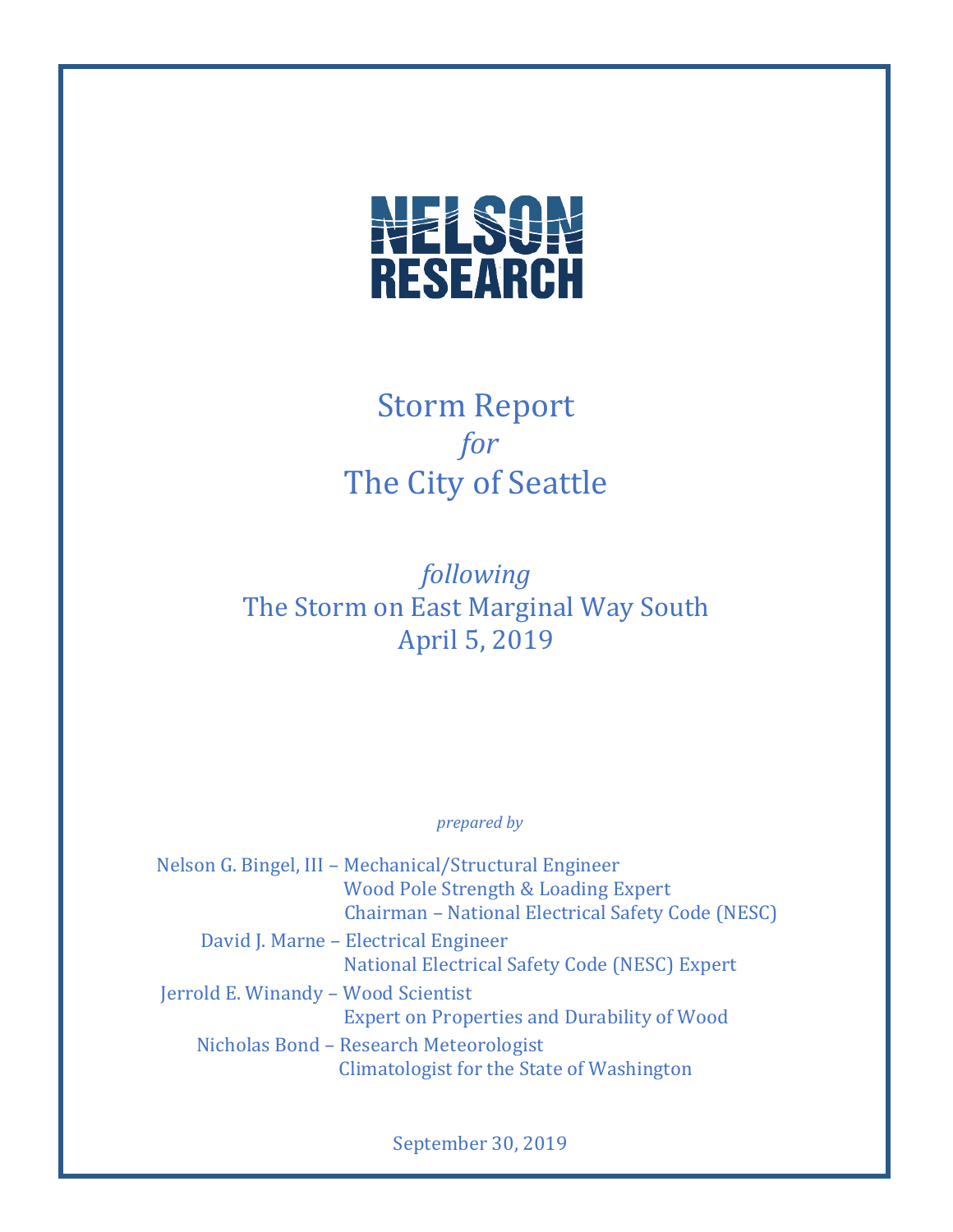

## TABLE OF CONTENTS

| 1. |                                                                  |
|----|------------------------------------------------------------------|
| 2. |                                                                  |
| 3. |                                                                  |
| 4. |                                                                  |
| 5. |                                                                  |
| 6. |                                                                  |
| 7. |                                                                  |
| 8. |                                                                  |
|    |                                                                  |
| 9. |                                                                  |
|    |                                                                  |
|    |                                                                  |
|    |                                                                  |
|    |                                                                  |
|    |                                                                  |
|    |                                                                  |
|    | 16. Appendix H - Rule 250B Pole Loading Analysis Reports76       |
|    | 17. Appendix I - Rule 250C Pole Loading Analysis Reports162      |
|    | 18. Appendix J - Expected Storm Pole Loading Analysis Reports177 |
|    | 19. Appendix K - Forensic Analysis of Failed Poles263            |
|    |                                                                  |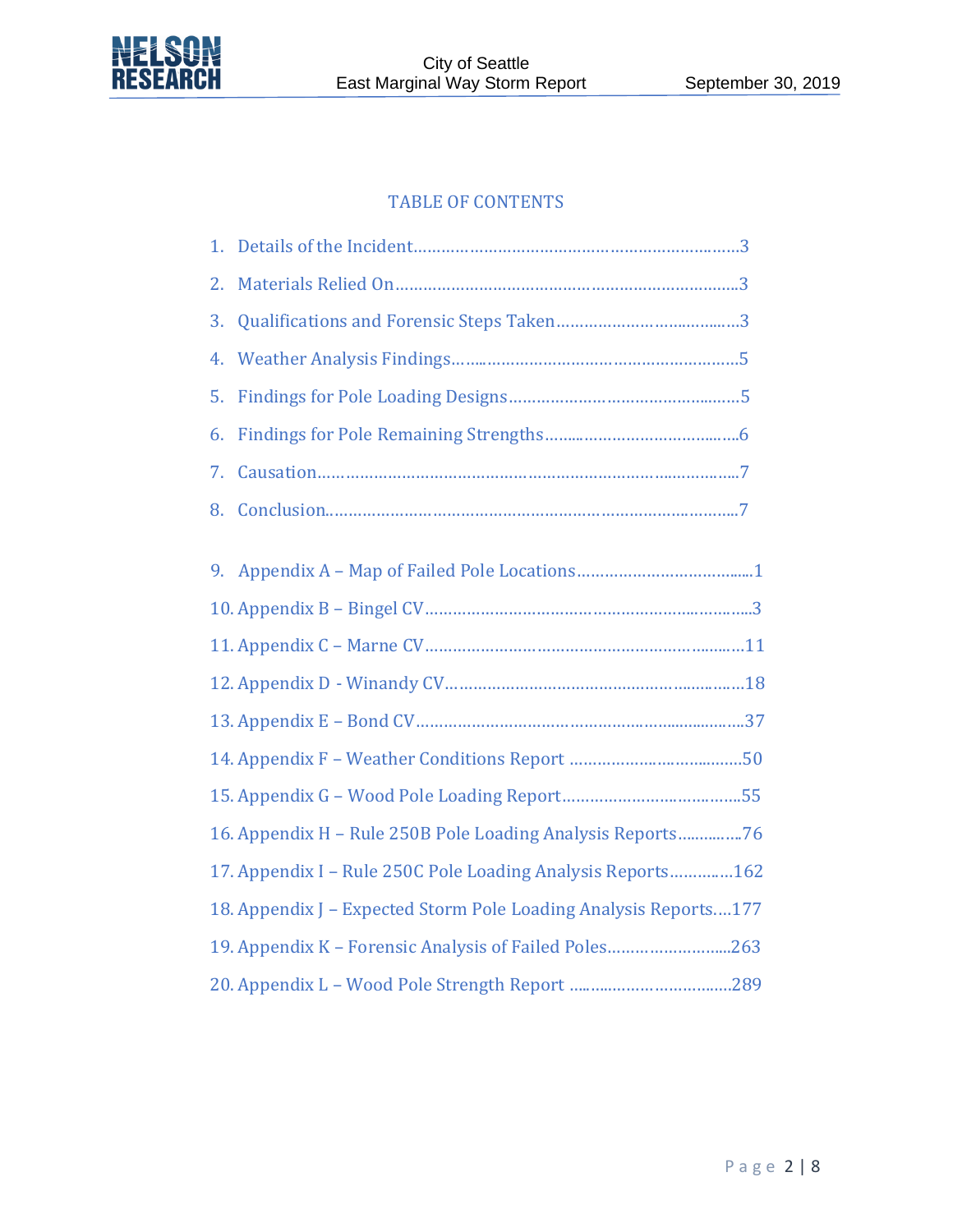# **1. Details of the Incident**

On Friday, April 5, 2019 an afternoon summer storm occurred in the Seattle area with high winds and rain. At approximately 3:50 PM, Seattle City Light experienced a downed section of power line consisting of 26 poles located north and south of the Museum of Flight at 9404 E. Marginal Way South in Tukwila, WA. The map in Appendix A shows the location of the 26 poles. Security camera footage and news reports showed that one pole landed on a moving vehicle with two occupants inside. The vehicle passengers were treated and released shortly afterward from a local hospital.

Seattle City Light quickly responded with 7 crews and about 40 workers to assist with the safety of people near the scene. Subsequent efforts were focused on clearing debris and restoring power to approximately 16,500 customers impacted by the outage. By 6:00 pm all but 300 customers had power restored and all, but 13 customers were restored by Saturday morning.

The Seattle City Light called for a third-party review of the incident and asked the City Attorney's Office for assistance in contracting with multiple experts and overseeing the on-site inspection. The results of that expert review are contained in this report.

# **2. Materials Relied On**

- A. Seattle City Light Design Standard 9620.01 Properties of Wood Poles (June 2015)
- B. Seattle City Light Design Standard 9130.01 26.4 kV Overhead Design
- C. Seattle City Light Construction Guide D9-51 26 KV Construction for 954 Rail
- D. Seattle City Light Material Standard 5082.00 Wood Poles, Pressure Treated, Douglas Fir
- E. Seattle City Light Material Standard 5054.10 Crossarms, Douglas Fir
- F. Seattle City Light: Douglas Fir Wood Pole Material Standards History File Review
- G. Seattle City Light Standard 160812 Inspection Procedures for Wood Pole Assessment
- H. Seattle City Light 2016 Pole Inspection Reports for the 26 poles involved in the incident
- I. National Electrical Safety Code (NESC) 2017 edition
- J. Google Earth views of previous pole construction

#### **3. Qualifications and Forensic Steps Taken**

The Seattle City Attorney's Office contacted the following experts to form the team to investigate the incident:

- Nelson G. Bingel, III Mechanical/Structural Engineer Wood Pole Loading and Strength Expert Chairman - National Electrical Safety Code (NESC)
- David J. Marne Electrical Engineer National Electrical Safety Code (NESC) Expert
- Jerrold E. Winandy Wood Scientist Expert on Properties and Durability of Wood
- Nicholas Bond Research Meteorologist Climatologist for the State of Washington

The Curriculum Vitae of the experts are attached as Appendices B, C, D, and E.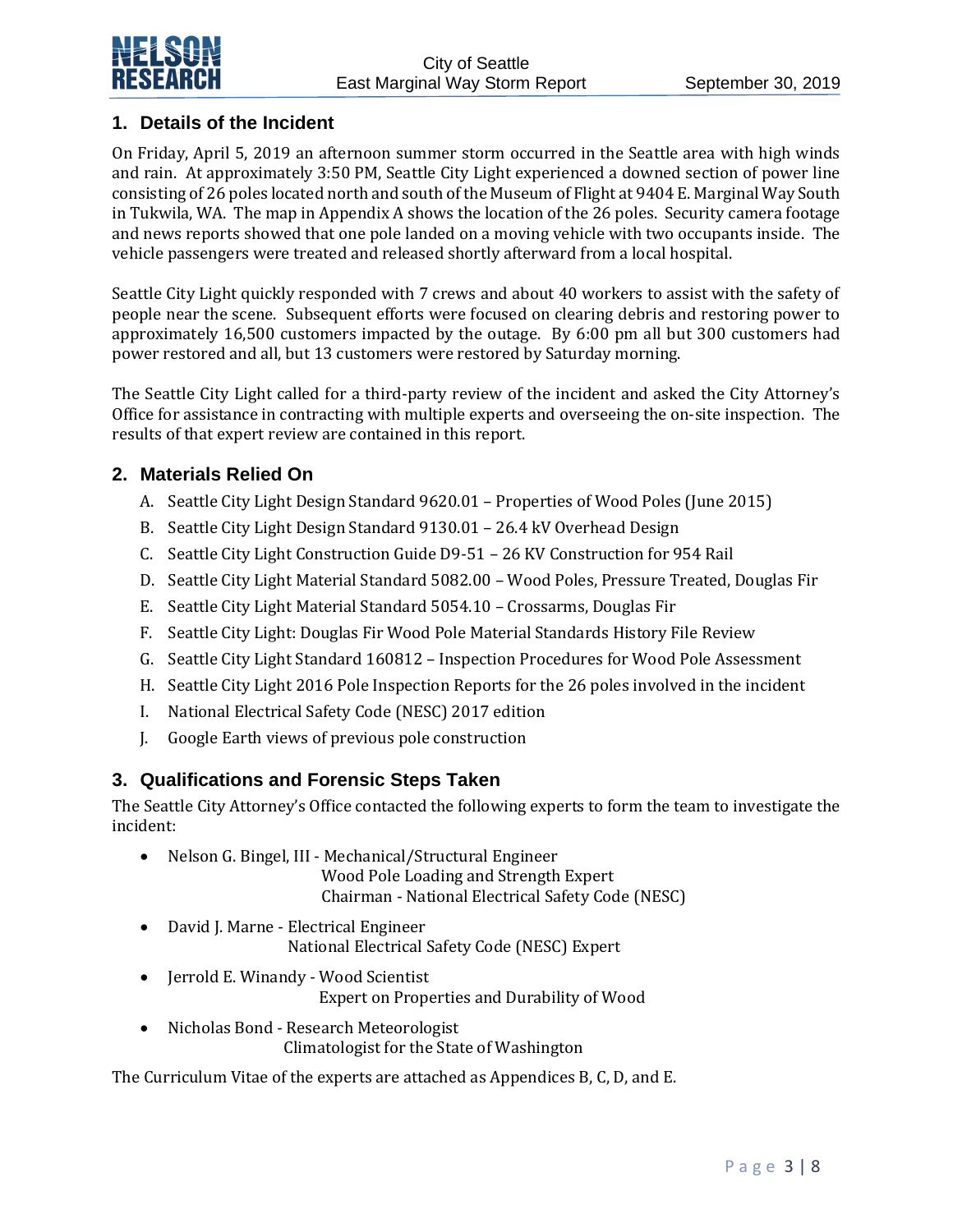As the investigation progressed, it was determined that the investigation team should be led by Nelson Bingel as the focus was on the wood pole failures. This report has been authored by Nelson Bingel with input from all the team members.

The following personnel with Seattle City Light and the Seattle City Attorney's Office have worked with the experts to provide documents, additional information, and a field visit:

- Jeff Wolf and Engel Lee Seattle City Attorney's Office
- Paul Larson Seattle City Light Engineering and Operations Manager
- Alan Hall Seattle City Light CL Team D Engineering Manager
- Tom Caddy Seattle City Light Supervisor South Operations

A field visit was organized for May 6 where Nelson Bingel, David Marne and Jerry Winandy were hosted by Jeff Wolf, Paul Larsen, Engle Lee, Alan Hall, and Tom Caddy. The group first visited each of the 26 poles of the rebuilt section of line on East Marginal Way South by the Museum of Aviation.

In addition to the Seattle City Light pole numbers, the poles that failed were numbered 1 through 26 for easier reference during the analysis. Pole number 1 was the farthest north pole to fail and 26 was at the southern end (Appendix A – Map).

Pole species, length and class details were collected from the replacement poles along with measured groundline circumferences and span lengths. Not all poles were reset in the location of the previous poles. Wire types and specific pole construction were also recorded along with all guying configurations. The terrain and nearby buildings and foliage that may deflect or accelerate wind loading were also noted.

The next visit was to the pole yard where all remaining pole sections that Seattle City Light could identify had been sequentially positioned for inspection in the same order as they existed when in service. The 2016 inspection reports provided the pole species, length and class and most of those could be validated from the remaining pole sections.

The setting depth of each pole was measured from the butt of each pole to the perceived groundline. The distance from groundline to the breakpoint was also recorded. The span lengths of the original construction were provided by Seattle City Light and the pre-storm pole construction would later be confirmed using Google Earth.

The pole sections were also closely evaluated for the condition of the pole near the groundline and near the breakpoint. The groundline and the breakpoint were often the same location. This analysis was to determine the amounts of decay-induced void volume, the extent of decayed wood showing some physical evidence of weakened strength, and/or sound wood near the groundline or point of pole failure. The measurements would be used to estimate the remaining bending strength at the groundline of poles with decay.

An additional forensic analysis was conducted by Nicholas Bond to determine the best estimation of the actual wind conditions that occurred during the storm. The weather data was largely obtained from the Boeing Field station (KBFI) and a private weather station in the Highland Park neighborhood. The videos provided by the Seattle City Attorney's Office were reviewed by Nicolas and a site visit occurred on June 9, 2019. The full report is attached as Appendix F, Weather Conditions Report.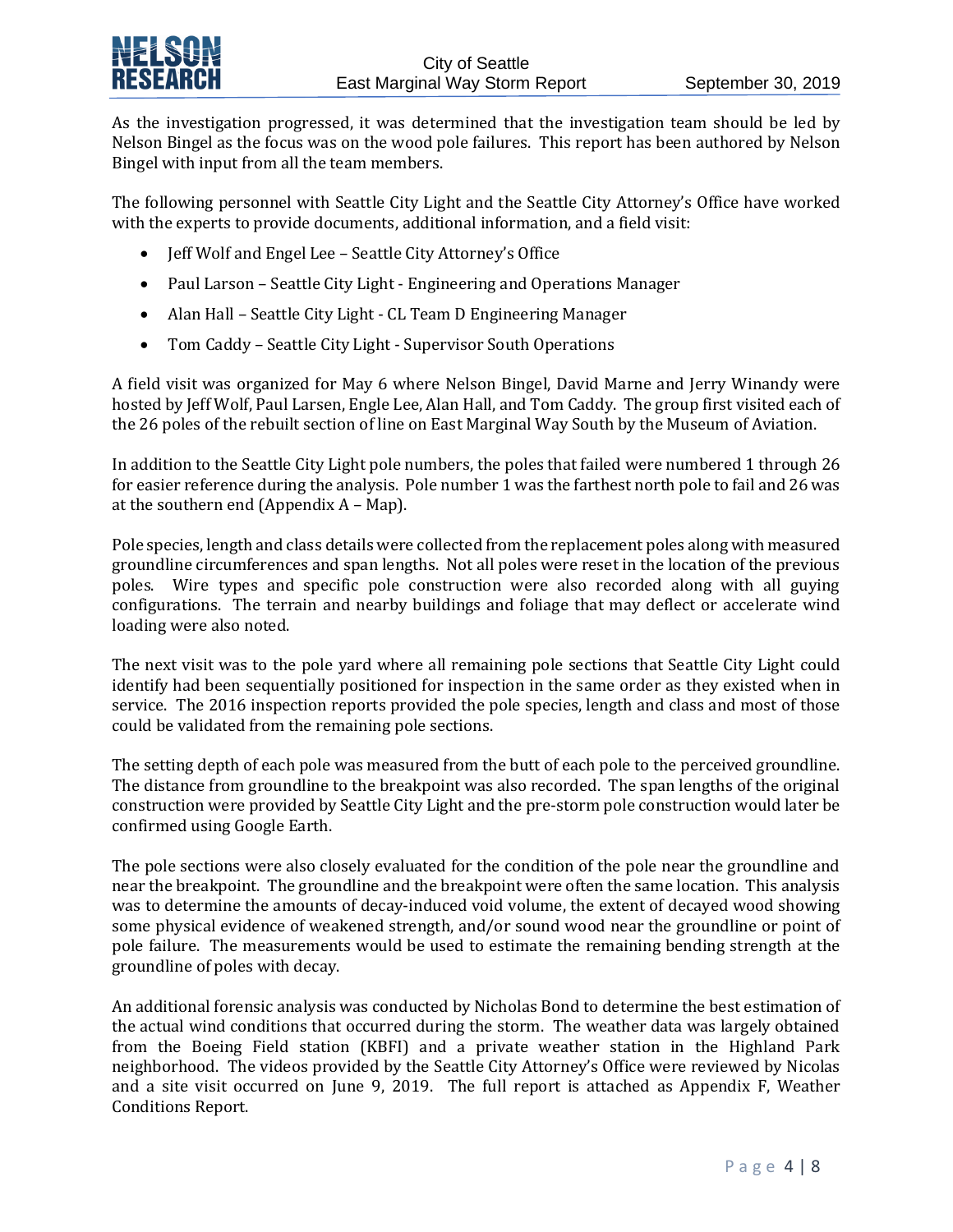

# **4. Weather Analysis Findings**

The maximum observed gust speeds at the Boeing Field station occurred at 3:50 pm and reached 29 mph. The atmospheric conditions resembled a wet microburst where heavy downpours of rain result in stronger surface winds over small areas. Fitting atmospheric soundings to the observed wind gust magnitudes resulted in an expected gust speed of 39 mph.

Another mechanism that can contribute to locally enhanced wind speeds in low-level terrain is having higher-level terrain located nearby. Although the actual resulting wind speed increases are difficult to calculate, the expert opinion is that an increased wind speed of roughly 10 mph would be reasonable in this case.

Given all the factors related to the weather conditions that occurred at the accident site, a reasonable upper bound for the wind speeds was concluded to be approximately 50-mph.

# **5. Findings for Pole Loading Designs**

Each pole of the original construction was modeled in the pole loading software program, O-Calc Pro, using the field data, Google Earth views of the construction, and conductor types and span lengths provided by Seattle City Light. The loading requirements of this line are found in the National Electrical Safety Code: Rule 250B and 250C.

This line is in the Medium Loading District which calls for adding a radial ice thickness of ¼ inch to all conductors which adds ½ inch to the diameter of each wire. The wind is applied at a pressure of 4-lb/sq-ft of surface area; most of the surface area consists of the wires with the additional ice and the pole. Some poles had streetlights, other equipment and telecom attachments which were also added to the pole models.

A wind pressure of 4-lb/sq-ft is approximately equal to a 40 mph wind speed. The NESC requires Grade C construction for this line so the strength and load factors for Grade C were also applied.

To account for construction tolerances, a 1° line angle was added to each pole. This created some additional transverse load on each pole caused by the wire tension in the spans not directly opposing each other.

The design capacity for these poles when new exceeded the loading requirements of Rule 250B in the NESC. In most cases the design significantly exceeded the code loading requirements as shown in the pole loading summary in Appendix G, Wood Pole Loading Report.

The NESC Extreme Wind Load Case, Rule 250 C, also needs to be considered when poles extend more than 60 feet above ground. This case is intended to represent an extreme summer wind event using a wind speed of 85 mph and a wood strength factor of 0.75. Only poles 17 through 20 are tall enough to require evaluation using the Rule 250C criteria. the new pole capacity of these poles exceeded the Extreme Wind load case for Grade C construction. The capacity of the shorter poles in the line also exceeded the Extreme Wind load case.

The individual pole loading analyses are included in Appendices H through J.

Another benchmark for loading can be established by calculating the equivalent wind speed without ice on the wires that causes the same load as the Medium District load case. In this analysis, the equivalent "no-ice" wind speed was greater than the 50 mph upper limit that is expected to have occurred. Thereby, the design capacity of the poles exceeded the capacity required to support the upper limit wind speed that was expected during the storm.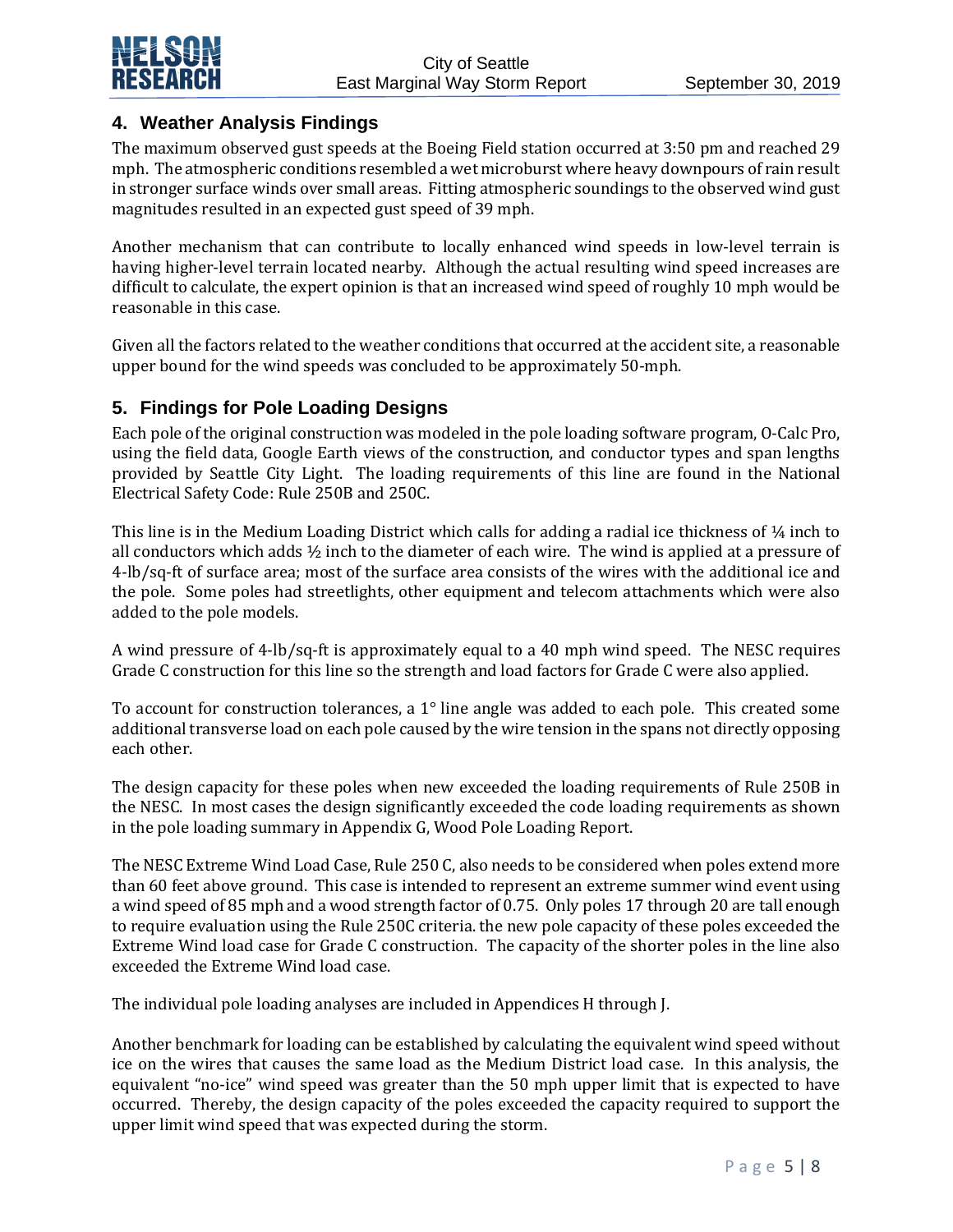

## **6. Findings for Pole Remaining Strengths**

The requirements for categorizing poles following groundline inspection are specified in Seattle City Light Standard 160812 – Inspection Procedures for Wood Pole Assessment. Table 2-1: Priority Rating (below), explains how poles are to be classified depending on the remaining strength results during the "Inspect & Treat" program.

| <b>Priority Rating</b> | <b>Maintenance</b><br><b>Required</b> | <b>Description</b>                                                                                                                                                                             |
|------------------------|---------------------------------------|------------------------------------------------------------------------------------------------------------------------------------------------------------------------------------------------|
| P1                     | Replace                               | RSM is 25% or less - Pole requires Replacement -<br><b>Immediate Action Required - Notify CITY LIGHT if pole</b><br>poses an imminent public safety hazard                                     |
| P2                     | Replace                               | RSM is 75% or less than and greater than 25% - Pole<br>requires Replacement - Maintenance Required within<br>Practical Timeframe - Not a candidate for truss<br>reinforcement.                 |
| P3                     | Reinforce                             | RSM is 75% or less and greater than 40% - Maintenance<br>Action Required within Scheduled Timeframe. Candidate<br>for truss reinforcement.                                                     |
| P4                     | None                                  | RSM is greater than 75% - Pole is Serviceable based on<br>an above ground level sound and bore inspection only<br>(non-excavatable). No Remedial Maintenance Required -<br>Inspect next cycle. |
| P5                     | None                                  | RSM is greater than 75% - Pole is Serviceable - No<br>Remedial Maintenance Required - Inspect next cycle.                                                                                      |

#### Table 2-1: Priority Rating

During the inspections, two sections of the 26 failed poles were found to have several adjacent poles which were severely weakened by decay at the groundline as shown in Appendices K and L, Forensic Analysis of the Failed Poles and Pole Strength Report; poles numbered 8 to 13 (6 poles) in the midsection and poles 22-24 and 26 (4 of 5 poles) at the southern end. The condition of these poles was classified as P2 during the 2016 inspection.

However, a P2 pole, per the Seattle City Light specification, may have a remaining strength ranging from 75% down to a value greater than 25% remaining strength. This range is conservative on the high end as the NESC allows pole strength to be reduced to 67% before restoration or replacement is required. The greater than 25% remaining strength is non-conservative for the P2 description in Table 2-1:

"Pole requires replacement – Maintenance Required within Practical Timeframe

– Not a candidate for truss reinforcement."

The phrase "Maintenance Required within Practical Timeframe" is completely vague and provides no level of urgency for remediation. Seattle City Light will need to revamp Table 2.1 with tighter remaining strength ranges and more specific requirements for replacement or restoration.

It was also noted that three of the poles in the line also had damage from the presence of Golden Buprestid beetles (see Appendix H, pg 2). These beetles usually only survive in a tree converted to a utility pole if the pole was not properly sterilized during manufacturing. The larvae bore holes on the inside of a pole which by themselves do not cause a significant strength reduction. However, boring larvae do spread fungal spores throughout these bore holes causing significantly more rapid fungal inoculation of the untreated heartwood. Where such beetle larvae boring holes are found, wood decay was generally more noticeable than in un-bored heartwood.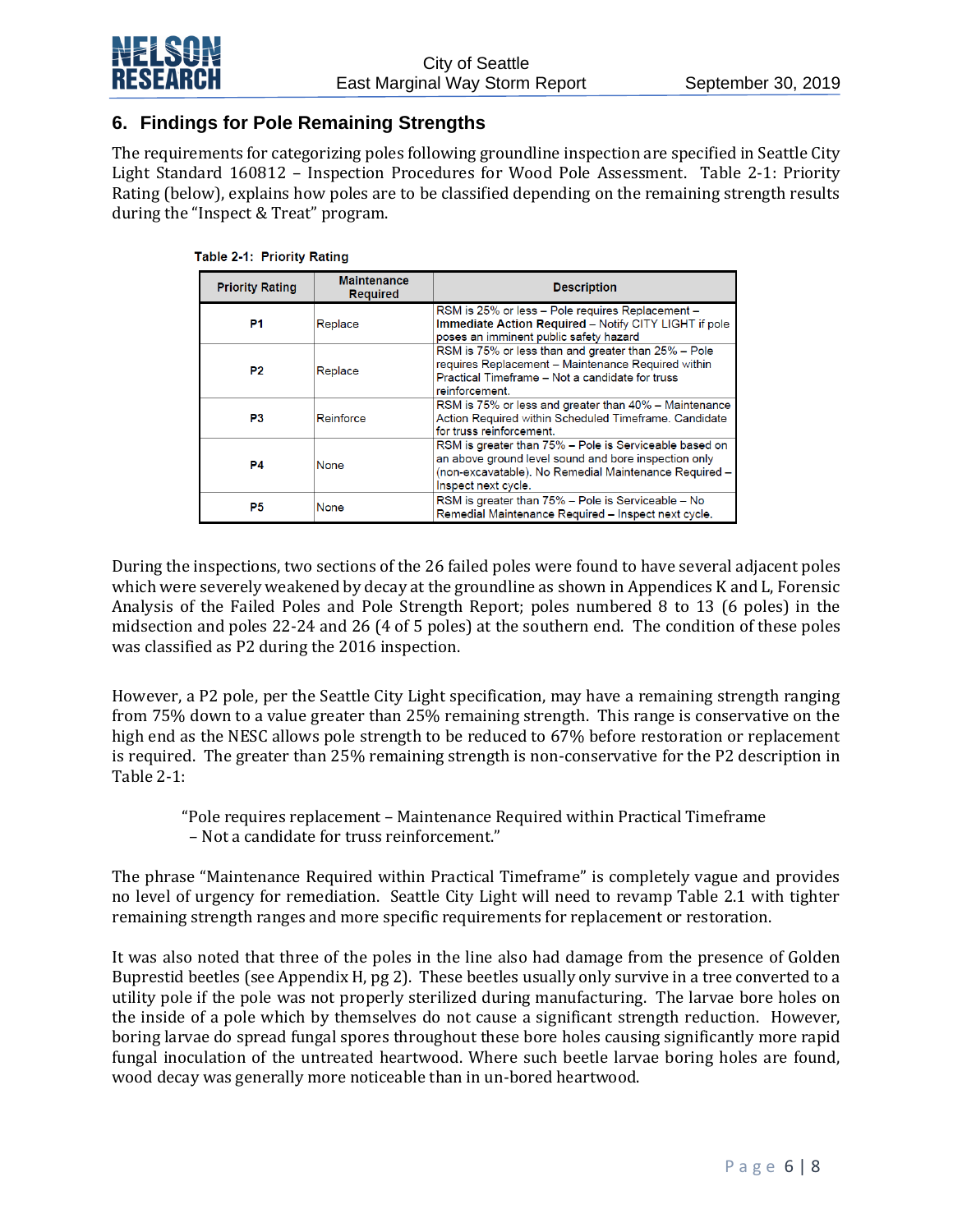

# **7. Causation**

Poles categorized in the P2 classification may have a remaining strength ranging anywhere from 75% down to just greater than 25%. Within this 26-pole line segment there were two groups of P2 classified poles that were sequential and were in the lower portion of the strength range. Six such P2 classified poles, 8 to 13, were near the middle range of the failed poles.

The remaining strength of a pole cross section is typically calculated based on the pole failing in bending. These six poles had advanced internal decay that created a thin-walled cylinder. Instead of failing in a bending mode, these poles are likely to fail due to localized buckling of the thin wall as explained in the Conclusions of the Wood Pole Loading Report, Appendix H.

It is known that when hollow poles fail due to local buckling, the actual remaining strength is less than what is calculated as a remaining bending strength. However, it is difficult to calculate with any precision because local buckling depends on multiple shell measurements of the cross section and it varies with the height of the internal decay within the pole. The greater the height that the decay extends in a pole, the lower the expected buckling strength.

The estimated remaining strength values in Table 1 of Appendix H for poles 12 and 13 are 57% and 33% respectively. These values are based on a pole failing in bending so the actual remaining strength was likely to be less when buckling is considered.

Poles 12 and 13 were exposed in open ground as opposed to neighboring poles which had some level of sheltering or disruption of the wind from buildings and vegetation. The wind speed exposure for these poles was likely greater than most of the other poles (Figures 5 and 10 of Appendix G).

Video BOE 4 5 2019 shows that poles 12 and 13 failed first. It also shows the northward sequential failures of poles 11 through 6. The dynamic loads created by wire tension and falling poles is very significant and explains the continued failure of several poles; even poles with no decay at the north end of the line. The propagation of failures eventually ended at pole 1.

The Museum of Flight video (MOF 04.05.19 power lines and poles fall) shows pole 18 and 19 failing sequentially by a longitudinal line tension coming from north of their location. A validation of the significant additional dynamic loading created by poles falling and that the failures also propagated southward from poles 12 and 13 to pole 26. Pole 26 was the last pole in the line on that side of the street so there were no neighboring inline poles that were affected by the failure of pole 26.

#### **8. Conclusion**

The original designs of the 26 poles when installed surpassed the requirements of the National Electrical Safety Code (NESC). The weather report provided by Dr. Bond projected an upper limit of actual wind speed to be 50 mph during the storm. When these poles were initially installed, the new pole bending capacity of all poles in the line exceeded the loading that a 50-mph wind would cause.

The main issue for this line turned out to be a group of sequential poles that had significantly reduced strength due to internal groundline decay. The poles were classified as P2's during the 2016 inspection but that Seattle City Light designation covers a remaining strength ranging from 75% down to greater than 25%. Poles 8 through 13 were near the middle of the failed poles and all were in the lower range for P2's. Poles 12 and 13 failed first which created significant additional dynamic loading for poles to the north and south causing sequential failures of an additional 13 poles to the south and 11 poles to the north including 9 poles with no groundline decay.